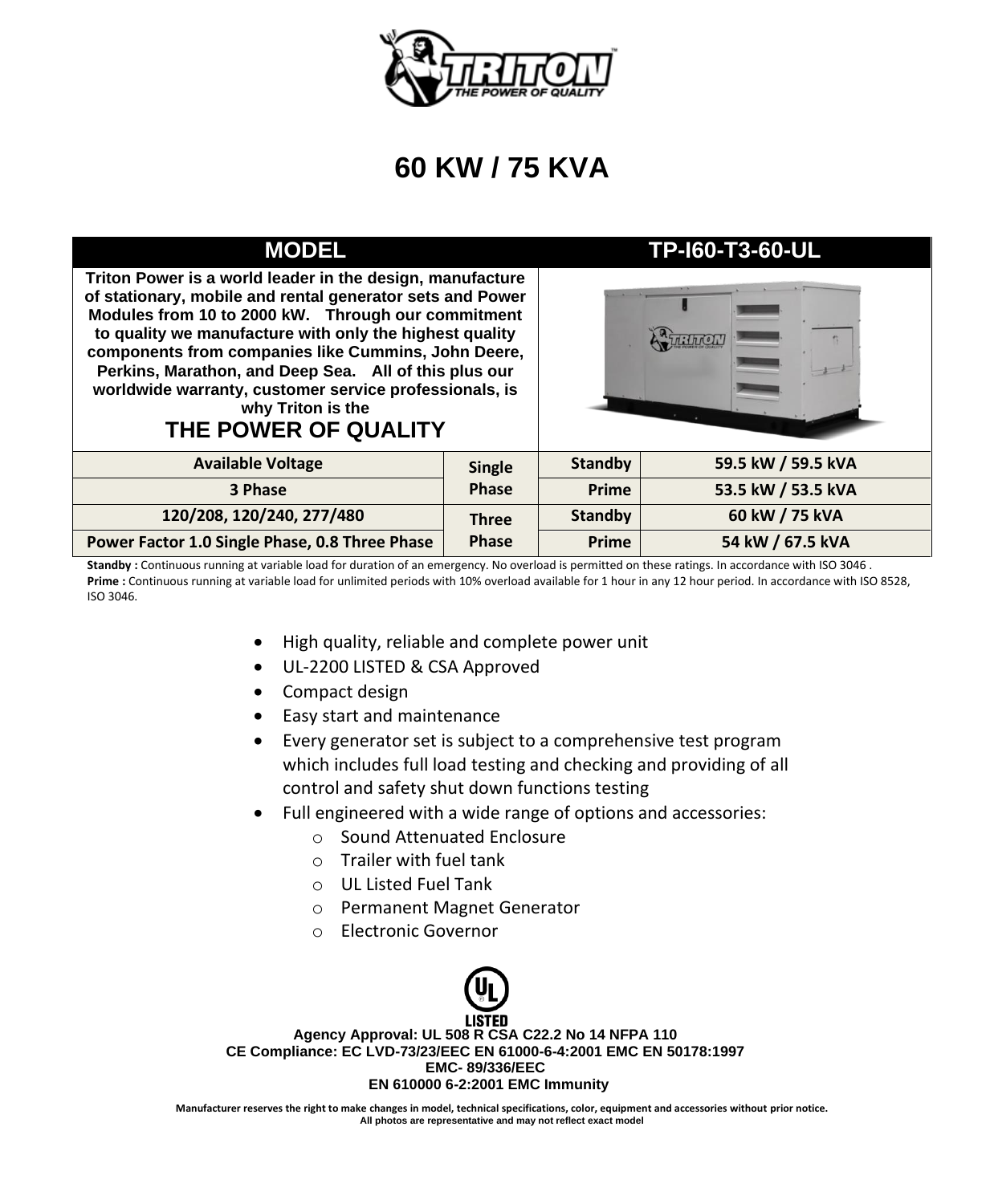

| <b>ENGINE INFORMATION</b>                     |                     |                      |  |  |  |
|-----------------------------------------------|---------------------|----------------------|--|--|--|
| <b>ENGINE MAKE</b>                            |                     | <b>Iveco</b>         |  |  |  |
| <b>Model</b>                                  |                     | NEF45SM2X            |  |  |  |
| <b>Tier Rating</b>                            |                     | <b>Tier 3</b>        |  |  |  |
| <b>Engine Speed</b>                           | <b>RPM</b>          | 1800                 |  |  |  |
| <b>Engine Power Output at</b><br>rated rpm    | kWm                 | 67                   |  |  |  |
|                                               | <b>HP</b>           | 76.4                 |  |  |  |
| <b>Cooling</b>                                |                     | <b>Liquid Cooled</b> |  |  |  |
| <b>Aspiration</b>                             |                     | <b>Turbocharged</b>  |  |  |  |
| <b>Total Displacement</b>                     | <b>Liter</b>        | 4.5                  |  |  |  |
| <b>No. of Cylinders and Build</b>             |                     | <b>4 Cylinder</b>    |  |  |  |
| <b>Bore and Stroke</b>                        | $mm \times mm$      | 104 x 132            |  |  |  |
| <b>Compression Ratio</b>                      |                     | 17.5:1               |  |  |  |
| <b>Governor</b>                               |                     | <b>Mechanical</b>    |  |  |  |
| <b>Fuel Consumption (Gal/hr)</b><br>(Standby) | <b>Full Load</b>    | 4.57                 |  |  |  |
|                                               | <b>75% Load</b>     | 3.42                 |  |  |  |
|                                               | <b>50% Load</b>     | 2.28                 |  |  |  |
| <b>Fuel Tank Capacity</b>                     | <b>Gals</b>         | 24 Hr Tank           |  |  |  |
| <b>Oil Capacity</b>                           |                     | 9.8                  |  |  |  |
| <b>Coolant Capacity</b>                       |                     | 18.5                 |  |  |  |
| <b>Radiator Cooling Air</b>                   | m <sup>3</sup> /sec | 3.37                 |  |  |  |

| <b>Compact, Efficient Power</b>                                                                                                                                                                                                                                                                                                                                                                                                   | Certification<br>Generator set is UL2200 certified and meets                                                                                                                 |
|-----------------------------------------------------------------------------------------------------------------------------------------------------------------------------------------------------------------------------------------------------------------------------------------------------------------------------------------------------------------------------------------------------------------------------------|------------------------------------------------------------------------------------------------------------------------------------------------------------------------------|
| Precision and flexibility come together in this<br>$\bullet$<br>4-cylinder engine. Self-adjusting poly-vee fan<br>drive provides more than twice the capacity of<br>comparable vee-belts. Either-side service<br>option makes dipstick and oil filter available<br>where you need them.<br>Dynamically balanced crankshaft<br>$\bullet$<br><b>Forged-Steel Connecting Rods</b><br>$\bullet$<br>Replaceable Wet-type Cinder Liners | ISO 8528-5 standards<br><b>Cost Effective Power</b><br>Compact size and low noise.<br>Lower fuel consumption and oil use.<br>600 hour service intervals.<br>1 year warranty. |
|                                                                                                                                                                                                                                                                                                                                                                                                                                   |                                                                                                                                                                              |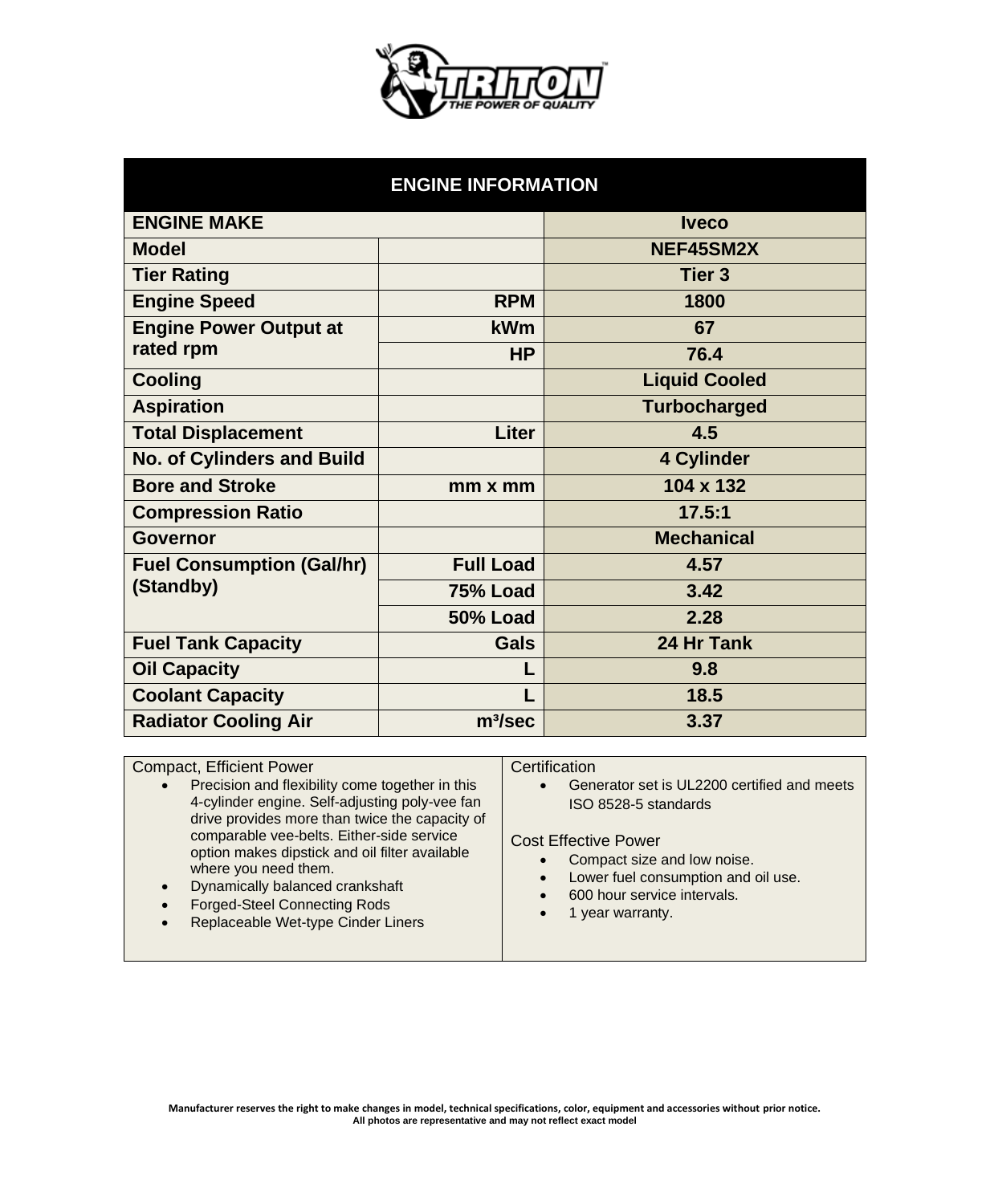

#### **CONTROLLER INFORMATION Generator Digital Control Panel**

Triton digital controller with auto and manual start capability. Digital readout for: volts between each phase & neutral, volts between phases, amps per phase, frequency, kW and kVA power, power factor, KW hour with accumulation by day, month and year, fuel reserve, oil pressure, coolant temperature, battery volts and charging alternator volts, engine speed, hours running. Engine alarms for high coolant temperature, low oil pressure, emergency stop activated, battery charging failure, low coolant level, low fuel level, over-speed, under-speed and low battery volts.

Engine alarms included: High coolant temperature, low oil pressure, low coolant level, unexpected shutdown, low fuel level, stop failure, low battery voltage, battery charging alternator failure, over-speed, under-speed, start failure and emergency stop. Support of engines with ECU (J1939, Modbus and other proprietary interfaces); alarm codes displayed in text form.

Alternator alarms included: Overload, unbalanced voltage, over voltage, under voltage, over frequency, under frequency, short circuit and reverse power.

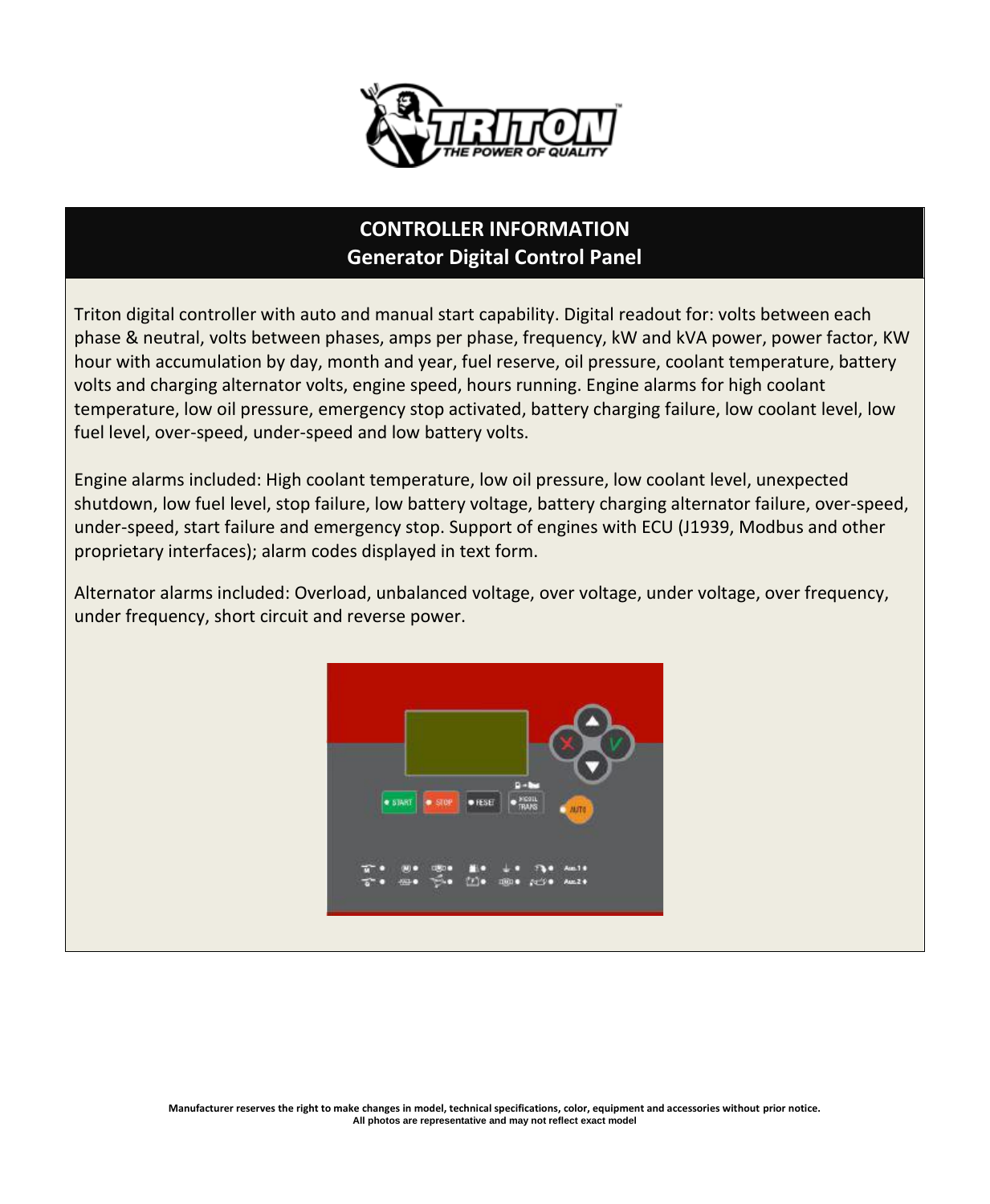

#### **ALTERNATOR INFORMATION**

| Manufacturer                          | Stamford                                                 |
|---------------------------------------|----------------------------------------------------------|
| Design                                | Brushless single bearing, revolving field                |
| <b>Stator</b>                         | $2/3$ pitch                                              |
| Rotor                                 | Single bearing, flexible disc                            |
| <b>Insulation System</b>              | <b>Class H</b>                                           |
| <b>Standard Temperature Rise</b>      | 125 - 163°C Continuous                                   |
| <b>Exciter Type</b>                   | <b>Self Excited</b>                                      |
| <b>Phase Rotation</b>                 | A(U), B(V), C(W)                                         |
| <b>Alternator Cooling</b>             | Direct drive centrifugal blower fan                      |
| AC Waveform Total Harmonic Distortion | No load < 1.5%. Non distorting balanced linear load < 5% |
| Telephone Influence Factor (TIF)      | <50 per NEMA MG1-22.43                                   |
| Telephone Harmonic Factor (THF)       | $2\%$                                                    |

#### **STANDARD ITEMS**

- Mainline Circuit Breaker
- Generator Set mounted on Heavy Duty Steel Base Frame
- Anti-Vibration Pads between Engine/Alternator and Frame
- Forklift Pockets within Base Frame (up to 400 kW)
- Battery Charging Alternator

#### **OPTIONAL ITEMS**

| <b>ENGINE OPTIONS</b>     | • Engine Block Heater<br>• Racor Fuel Water Separator<br>• Oil Heater                                                                                                                           |
|---------------------------|-------------------------------------------------------------------------------------------------------------------------------------------------------------------------------------------------|
| <b>ALTERNATOR OPTIONS</b> | • Permanent Magnet Generator<br>• Anti-Condensation Heater<br>• Oversized Alternator (Motor Starting)                                                                                           |
| <b>OTHER OPTIONS</b>      | • Sound Attenuated Enclosure with Critical Silencer (66 db at 7 meters)<br>• Trailer (with or without fuel tank)<br>• UL-142 Base Mounted Fuel Tank<br>• Residential or Critical Grade Silencer |

**Manufacturer reserves the right to make changes in model, technical specifications, color, equipment and accessories without prior notice. All photos are representative and may not reflect exact model**